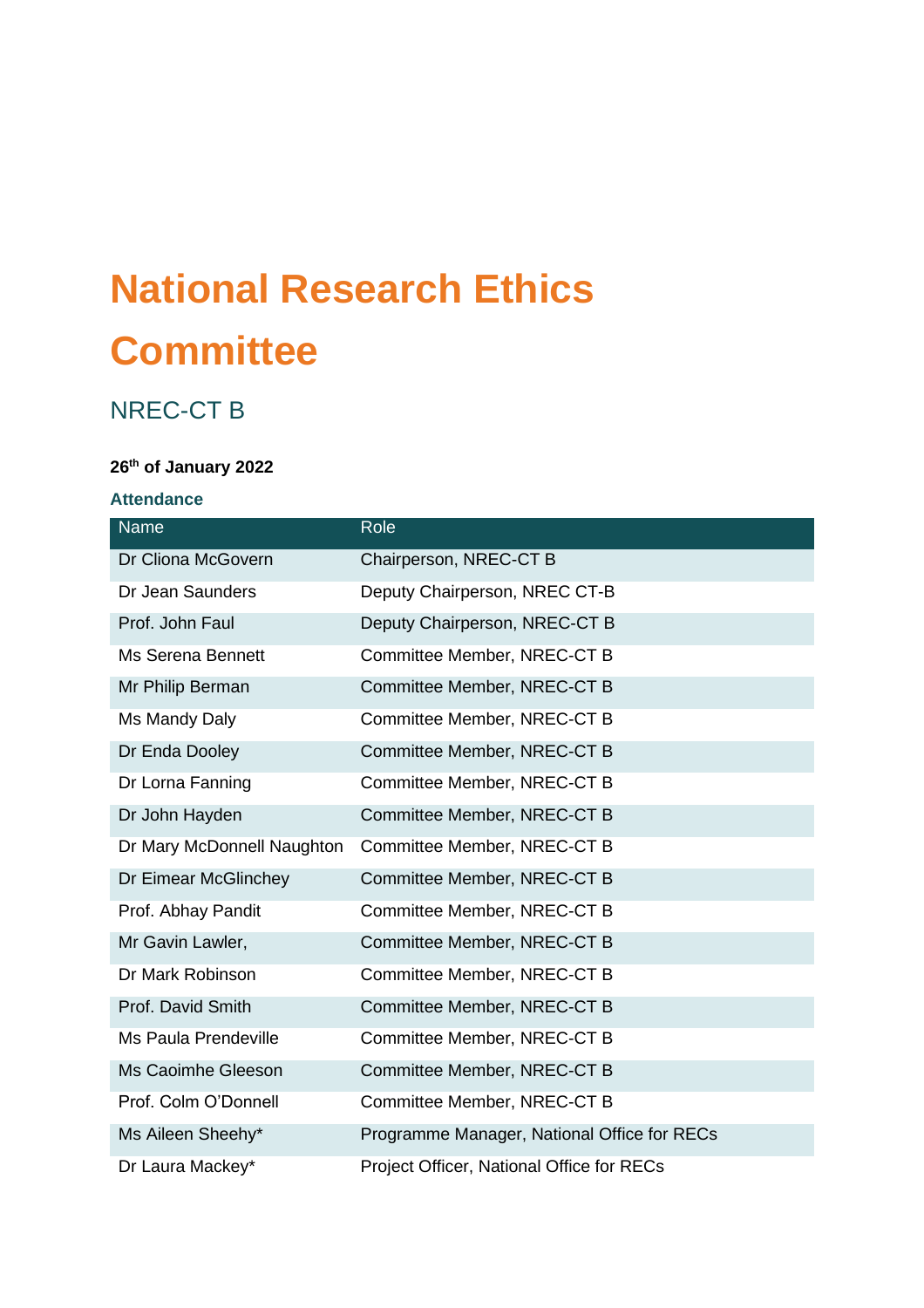Dr Marta Pisarska **Postdoctoral Intern, National Office for RECs** 

\*Drafted minutes

#### **Apologies:**

None

### **Quorum for decisions:** Yes

### **Agenda**

- Welcome & Apologies
- Application 22-NREC-CT-010
- Application 22-NREC-CT-011
- Application 22-NREC-CT-012
- Application 22-NREC-CT-013
- AOB
- The Chair welcomed the NREC-CT B.
	- $\bullet$  The Minutes from the NREC-CT B meeting on the  $8<sup>th</sup>$  if December were approved.
	- The Chair raised organisational associations with some of the investigators involved in studies due to be reviewed but declared they did not have any professional or personal connection to these investigators. The Committee considered that did not classify this as a conflict of interest.

# **Applications**

#### **22-NREC-CT-010**

Principal Investigator: Professor Sean Raymond McDermott

Study title: A Multicenter, Double-blind, Randomized Phase 3 Study to Compare the Efficacy and Safety of Belzutifan (MK-6482) Plus Pembrolizumab (MK-3475) Versus Placebo Plus Pembrolizumab, in the Adjuvant Treatment of Clear Cell Renal Cell Carcinoma (ccRCC) Post Nephrectomy (MK-6482-022)

Lead institution: Tallaght University Hospital

• NREC-CT comments: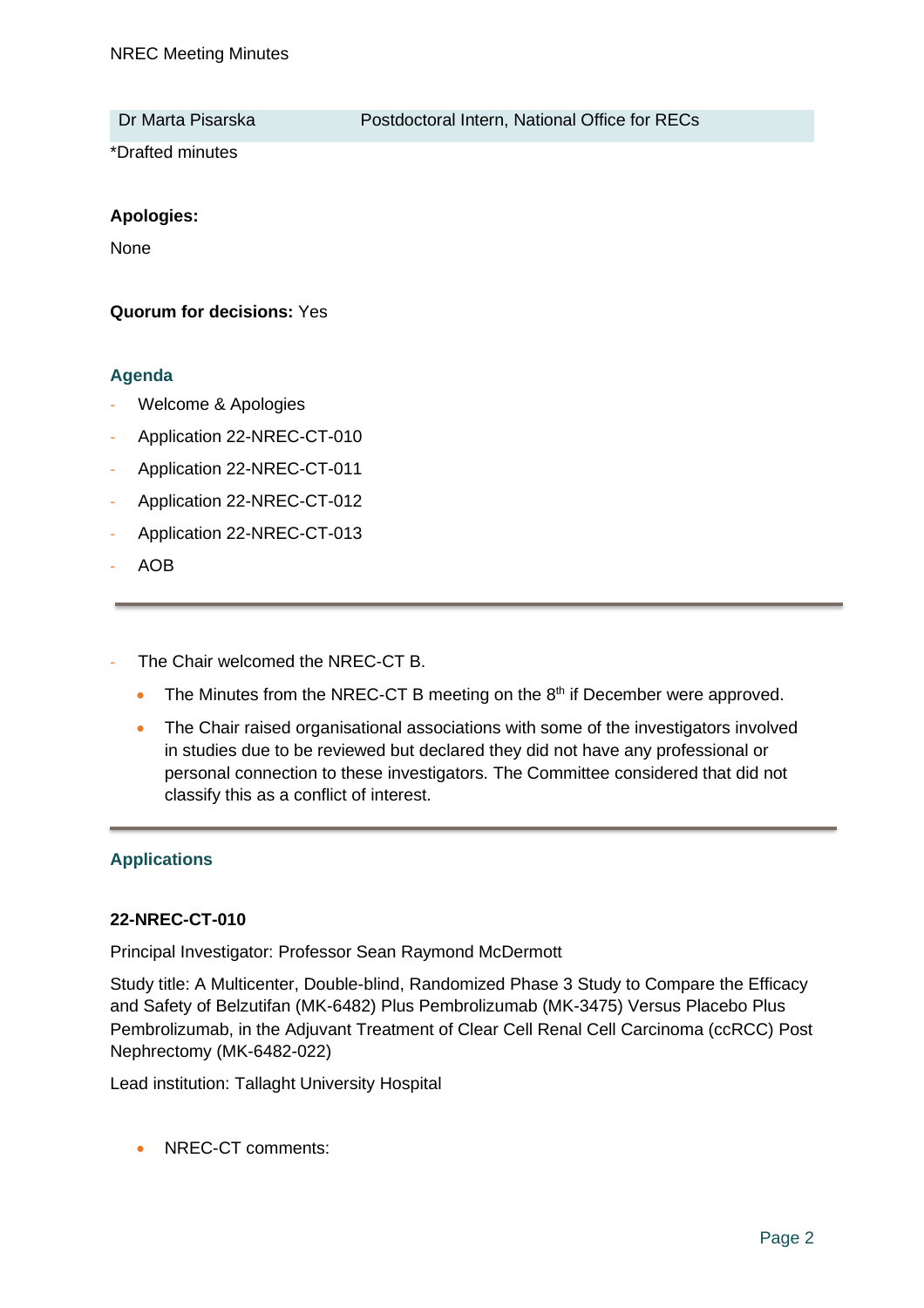- The NREC-CT B noted this clinical trial application represents a Multicenter, Doubleblind, Randomized Phase 3 Study to Compare the Efficacy and Safety of Belzutifan (MK-6482) Plus Pembrolizumab (MK-3475) Versus Placebo Plus Pembrolizumab, in the Adjuvant Treatment of Clear Cell Renal Cell Carcinoma (ccRCC) Post Nephrectomy.
- The NREC-CT B commented positively on a number of areas of this application, in particular the quality and accessibility of the participant materials.
- The NREC-CT B agreed that additional information was required to inform its deliberations and therefore, was not yet in a position to return a final ethics decision.
	- NREC-CT Decision:
- Request for Further Information
	- Additional Information Required:
- The NREC-CT B noted that a number of recruitment materials would be used as part of the study and sought further information on the procedures in place for handling responses to the recruitment campaign.
- The NREC-CT B requested that the additional step for participants to submit a separate request withdrawing their consent from the Future Biomedical Research (FBR) is further elucidated in the main Participant Information Leaflet (PIL).
- The NREC-CT B noted a number of discrepancies in the FBR PIL and requested that this document is revised to reflect that only left-over samples will be used as part of these studies, and that no direct harm would come to participants.
- The NREC-CT B noted that the relevant section in the application on participants lacking capacity has not been completed and requested that this section is completed, not least to provide justification for the exclusion of this cohort from the study.
- The NREC-CT B requested confirmation that both samples and the associated data transferred outside of the EEA will be stored and processed in line with EU regulations, and that it is captured in the participant materials.
- The NREC-CT B requested further information related to financial disclosures.
- The NREC-CT B requested a more detailed CV for Prof. McDermott is submitted.
- The NREC-CT B also requested that the CVs of the site PIs are submitted for review.
- Due to the high volume of additional scans as part of the project, the NREC-CT B requested that the Ionising Radiation appendix form is completed for this study and is signed by a Radiologist or Radiation Oncologist independent of the trial.
- The NREC-CT B noted that the insurance policy does not cover the duration of the trial and sought assurance from the applicant that the trial will be fully insured for the entire duration of the study.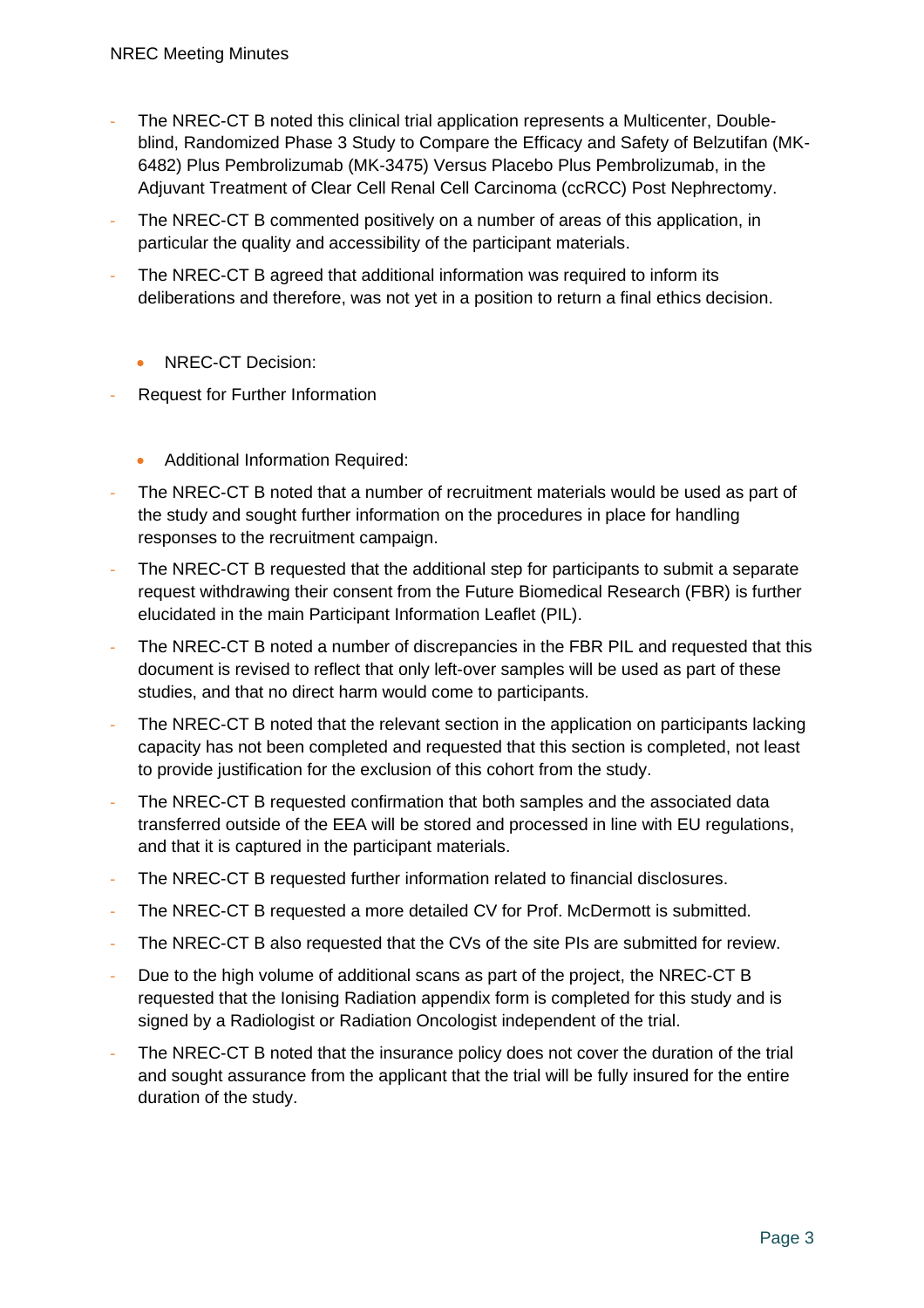# **22-NREC-CT-011**

Principal Investigator: Professor Austin Duffy

Study title: PaTcH Trial: A phase 2 study to explore primary and emerging resistance mechanisms in patients with metastatic refractory Pancreatic cancer treated with Trametinib and Hydroxychloroquine

Lead institution: Mater Misericordiae University Hospital

- NREC-CT comments:
- The NREC-CT B noted this clinical trial application represents a phase 2 study to explore primary and emerging resistance mechanisms in patients with metastatic refractory Pancreatic cancer treated with Trametinib and Hydroxychloroquine.
- The NREC-CT B praised the quality and accessibility of the participant materials.
- The NREC-CT B agreed that additional information was required to inform its deliberations and therefore, was not yet in a position to return a final ethics decision.
	- NREC-CT Decision:
- Request for Further Information
	- Additional Information Required:
- The NREC-CT B noted that participants may be referred to the trial from other sites. The Committee requested further information on the process in place to inform doctors and potential participants about the study outside of the trial sites listed and additional procedures for recruitment and transfer.
- The NREC-CT B considered it unnecessary that the provision for consent includes an option for participants to provide consent for access to participant data and requested that it is removed from the PIL/ICF.
- The NREC-CT B advised that some of the terms used within the PIL could be simplified further to plain English.
- The NREC-CT B requested confirmation that when personal data is transferred outside of the EEA, a Memorandum of Understanding will be in place to ensure data will be processed and stored in line with GDPR. The Committee also requested that the Participant Information Leaflet specifies the jurisdictions where data will be transferred to.
- The NREC-CT requested CVs for both Prof. McDermott and Prof. Kolch.

# **22-NREC-CT-012**

Principal Investigator: Dr Mark Doherty

Study title: A Randomized, Blinded, Placebo-controlled, Phase 2 Studyof INBRX-109 in Unresectable or Metastatic Conventional Chondrosarcoma.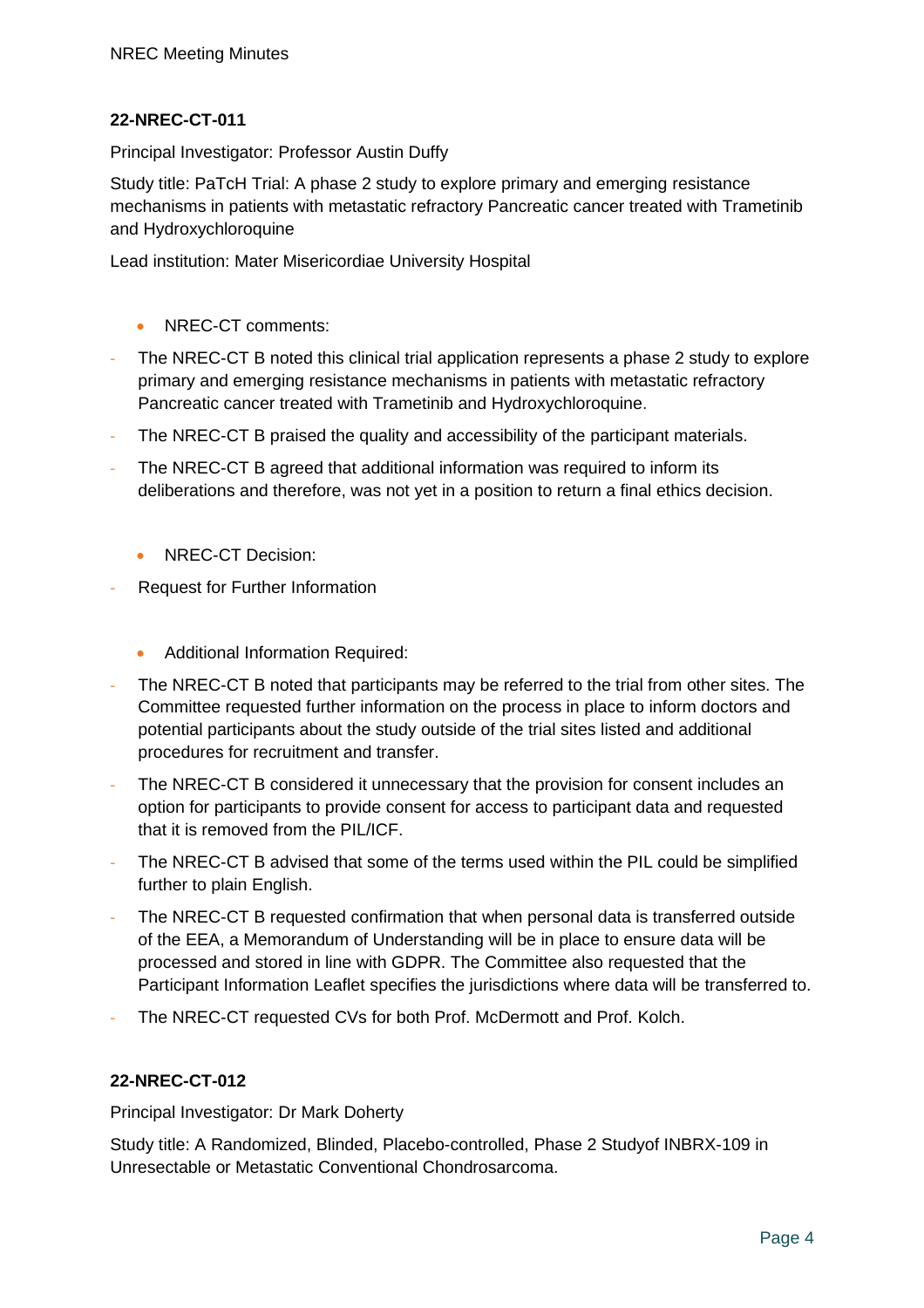#### Lead institution: St Vincent's University Hospital

- NREC-CT comments:
- The NREC-CT B noted this clinical trial application represents a Randomized, Blinded, Placebo-controlled, Phase 2 Study of INBRX-109 in Unresectable or Metastatic Conventional Chondrosarcoma.
- The NREC-CT B noted that this was a comprehensive application overall.
- The NREC-CT B agreed that additional information was required to inform its deliberations and therefore, was not yet in a position to return a final ethics decision.
	- NREC-CT Decision:
- Request for Further Information
	- Additional Information Required:
- Although the Participant Information Leaflet may be necessarily long, the NREC-CT B considered the content too complex for participants and requested that the PIL is restructured to ensure that the document is accessible to all participants. The Committee also requested that a brief plain English executive summary of the salient points of the study is included at the beginning of the PIL, outlining the aim of the study.
- For future studies, the NREC-CT B suggested that the applicant seeks the involvement of a public or patient reviewer in the development of participant materials to ensure they are accessible

# **22-NREC-CT-013**

Principal Investigator: Prof Maeve Lowery

Study title: A Randomized, Multicenter, Phase 3 Study of Zanidatamab in Combination with Chemotherapy with or without Tislelizumab in Subjects with HER2-positive Unresectable Locally Advanced or Metastatic Gastroesophageal Adenocarcinoma (GEA)

Lead institution: St James's Hospital

- NREC-CT comments:
- The NREC-CT B noted this clinical trial application represents a Randomized, Multicenter, Phase 3 Study of Zanidatamab in Combination with Chemotherapy with or without Tislelizumab in Subjects with HER2-positive Unresectable Locally Advanced or Metastatic Gastroesophageal Adenocarcinoma (GEA).
- NREC-CT B agreed that additional information was required to inform its deliberations and therefore, was not yet in a position to return a final ethics decision.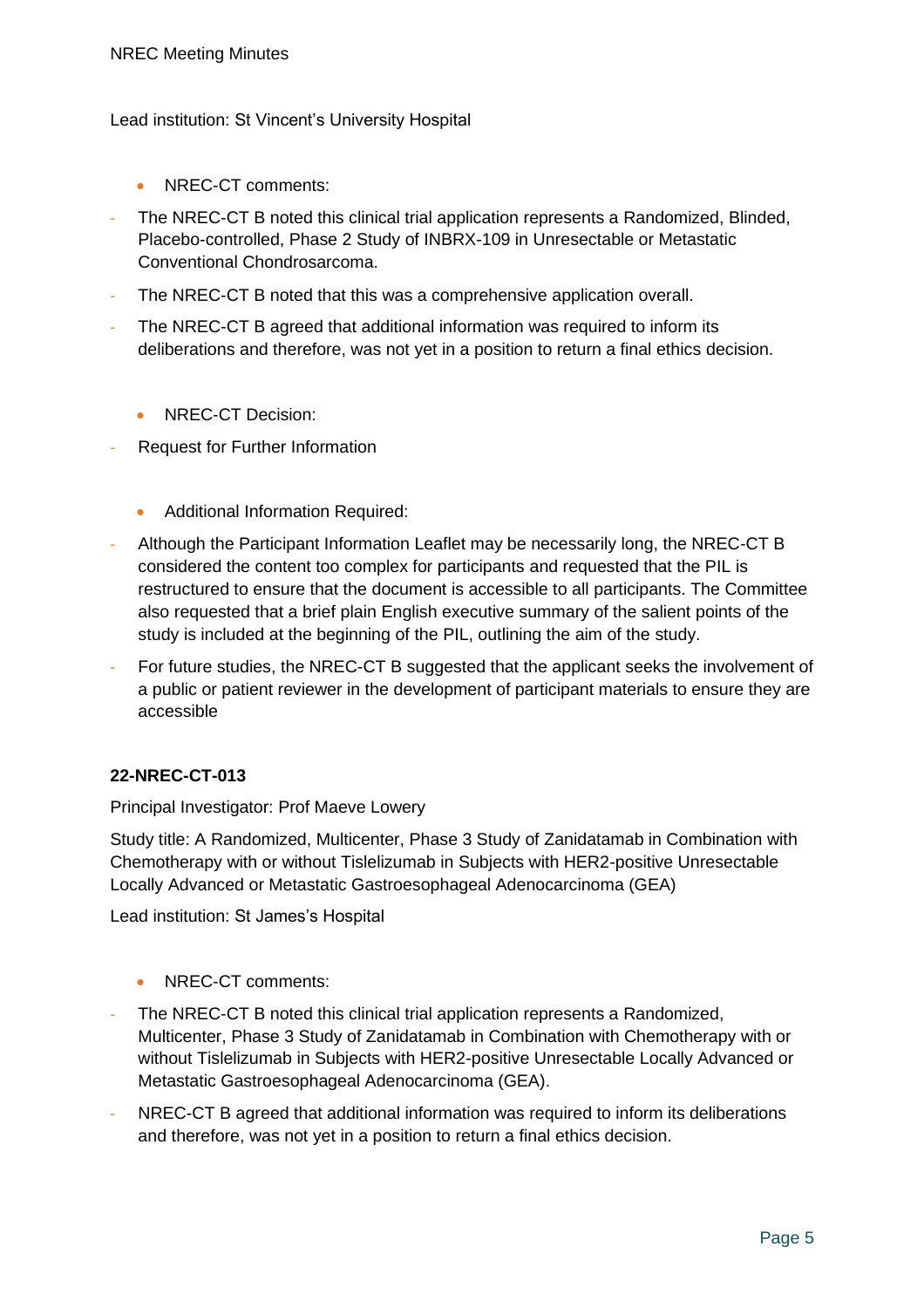- NREC-CT Decision:
- Request for Further Information
	- Additional Information Required:
- The NREC-CT B noted the option of Echo or MUGA scans for participants in the trial and recommended that Echo scans are used where possible to reduce unnecessary exposure to radiation.
- The NREC-CT B noted that there are 6 consent forms associated with this study. As the consent form for the Future Biomedical Research does not directly relate to the trial at hand, the Committee requested that this consent form is clearly distinguished from the other 5 consent forms directly related to the trial.
- The NREC-CT B considered the content in the PIL too complex for a lay audience and requested that it is revised and restructured to ensure that the document is accessible to all participants. The Committee also requested that a brief plain English executive summary of the salient points of the study is included at the beginning of the PIL, outlining the aim of the study.
- For future studies, the NREC-CT B suggested that the applicant seeks the involvement of a PPI reviewer in the development of participant materials to ensure they are accessible.
- The NREC-CT B noted that HER2 assays are investigational and requests that more information on the accuracy of the assays is provided to participants.
- The NREC-CT B noted that brand names are used throughout the participant materials and requested these are replaced with generic names, and that information is included on why they will be used.
- The NREC-CT B noted that the application states results would only be given to authorities and requested that this is also outlined in the PIL.
- The NREC-CT B noted that the main PIL references patients' participation terminating when they die and requested that this is removed as it is unnecessary.
- The NREC-CT B noted that sexual abstinence is defined as refraining from "heterosexual activity" and requested that this is corrected appropriately.
- The NREC-CT B requested that the current contact details for the European Data Protection Officer included in the PIL is amended to provide details of the Irish DPO.
- In the event of a participant becoming pregnant during the trial, the NREC-CT B requested that consent is obtained for the collection of any data related to that participant.
- The NREC-CT B requested that consent is amended to be layered and specific, in line with international best practice.
- The NREC-CT B requested further information on how and when the issues related to the Clinical Research Platform will be resolved.
- In the participant materials, the NREC-CT B requested that a full list of all sites where samples will be stored is included in the relevant documents.